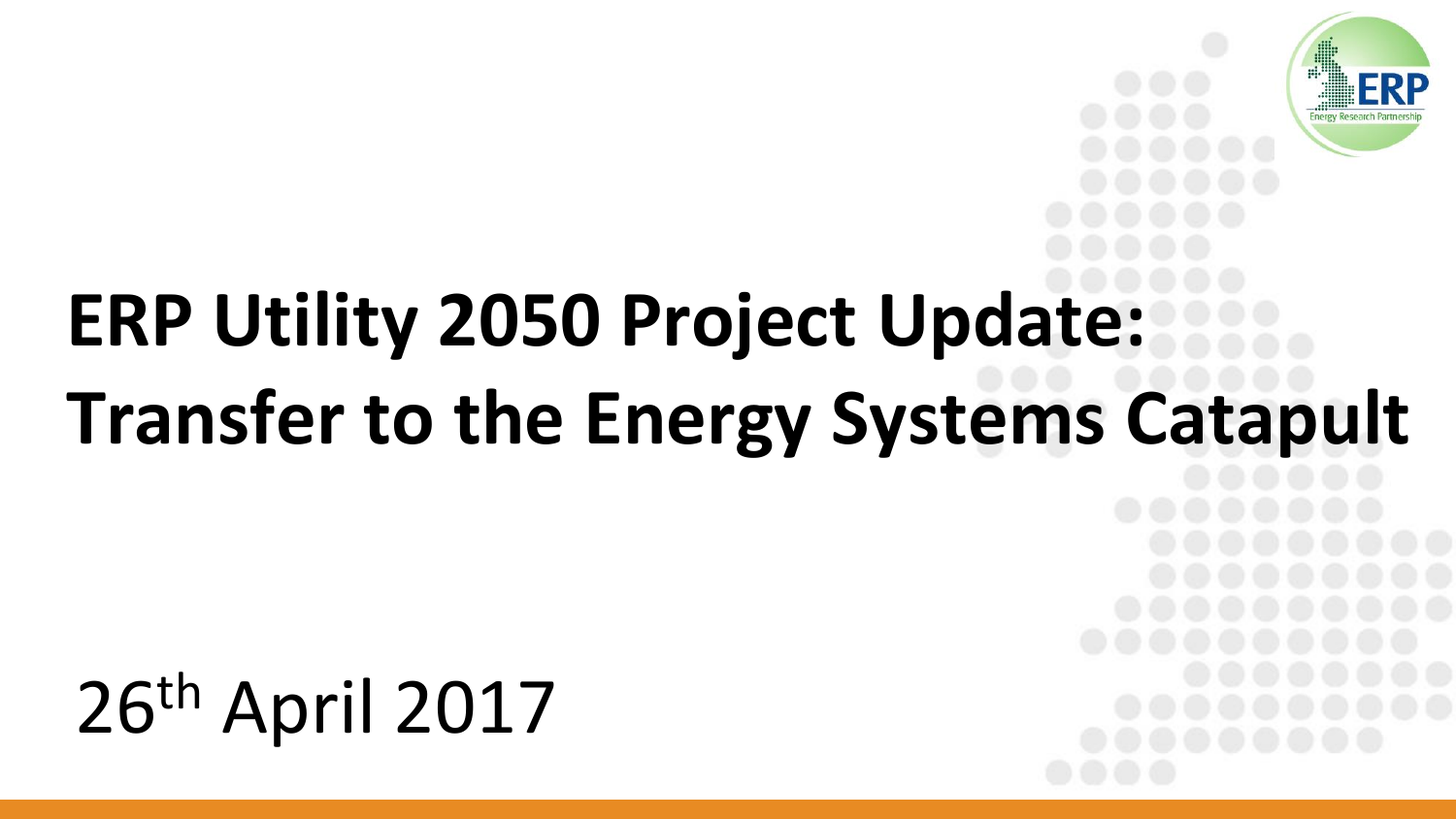# **Project will provide insights for...**

- **Policy Makers and Regulators** e.g.
	- Innovation to realise system benefits under each business model
	- Industrial Strategy once UK leaves the EU
- **Investors**
	- Size of "value pools" (in £) that might be available
	- Degree of risk some business models could face
- **Present Incumbents**
	- Strategy to navigate possible futures
- **User Groups (Society)**
	- Understanding types of services available and their valuation
	- Degree of behaviour change needed for new "energy life-styles"
- **ALL**: engagement in a "Strategic Dialogue" as to expectations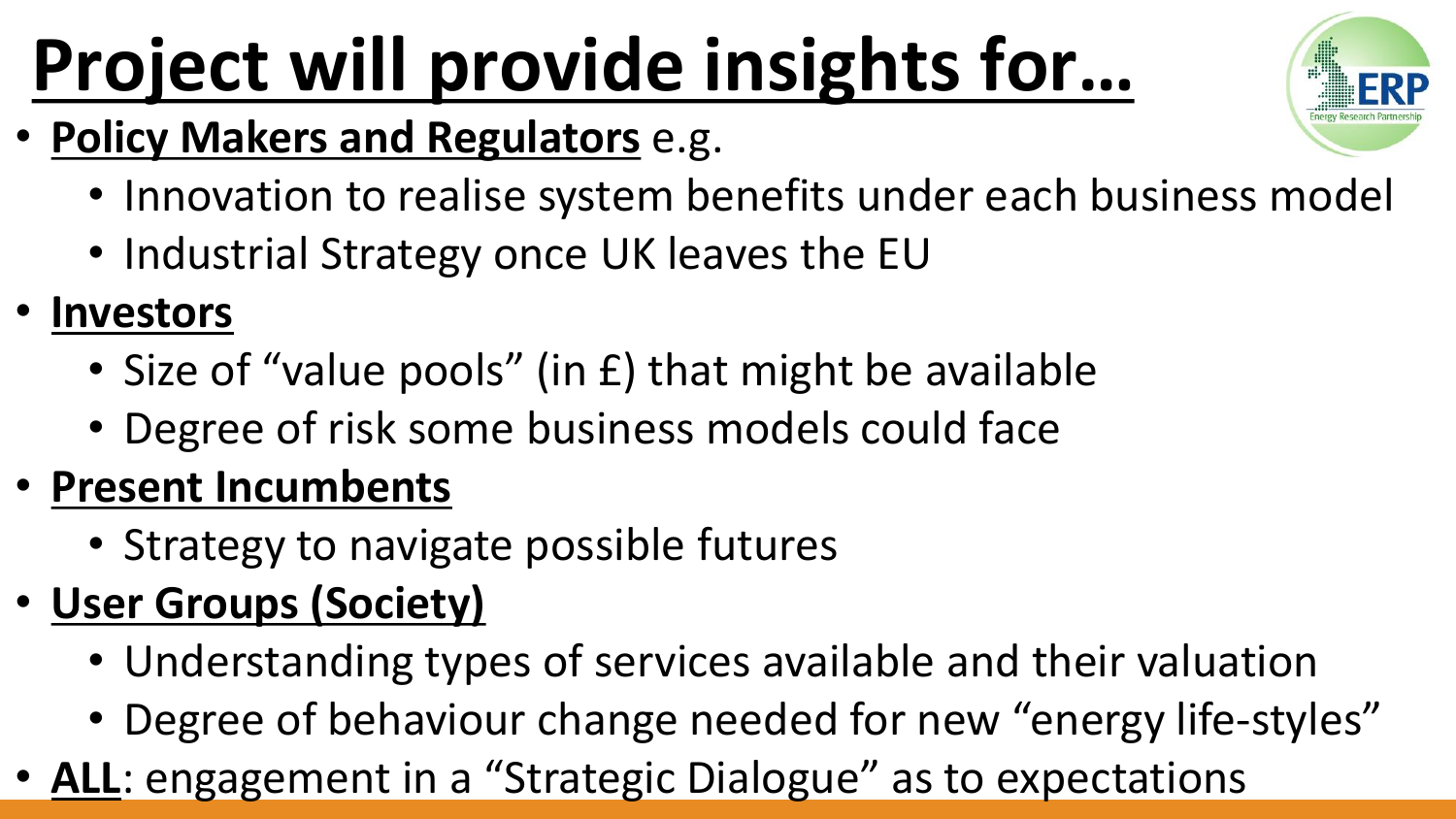# **Project process**

• Consider future changes

• Envisage business models

• Stress test against scenarios



• "Role play" the responses of each business model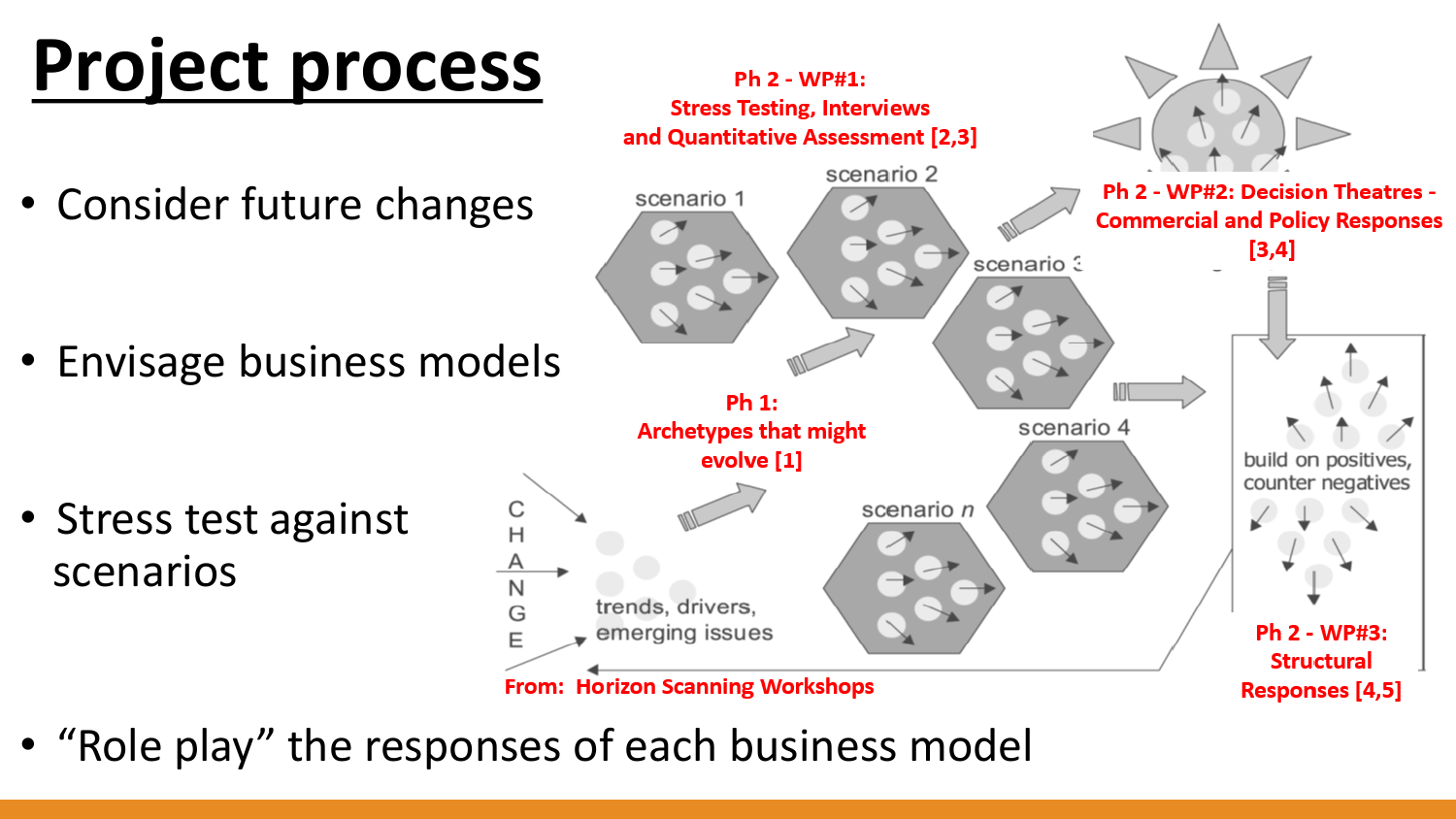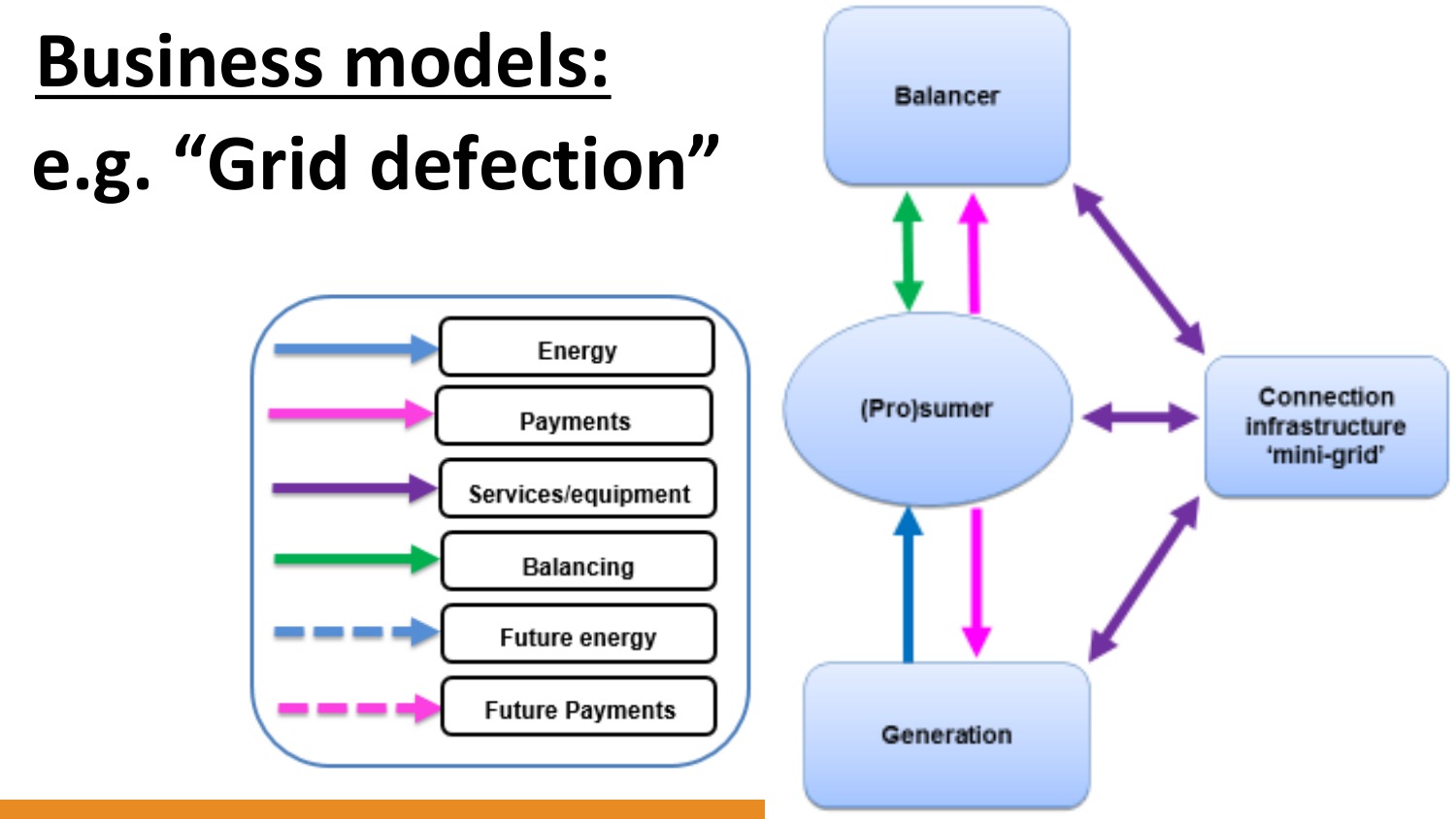### **Calculations:**

### **e.g. value pools in each scenario**

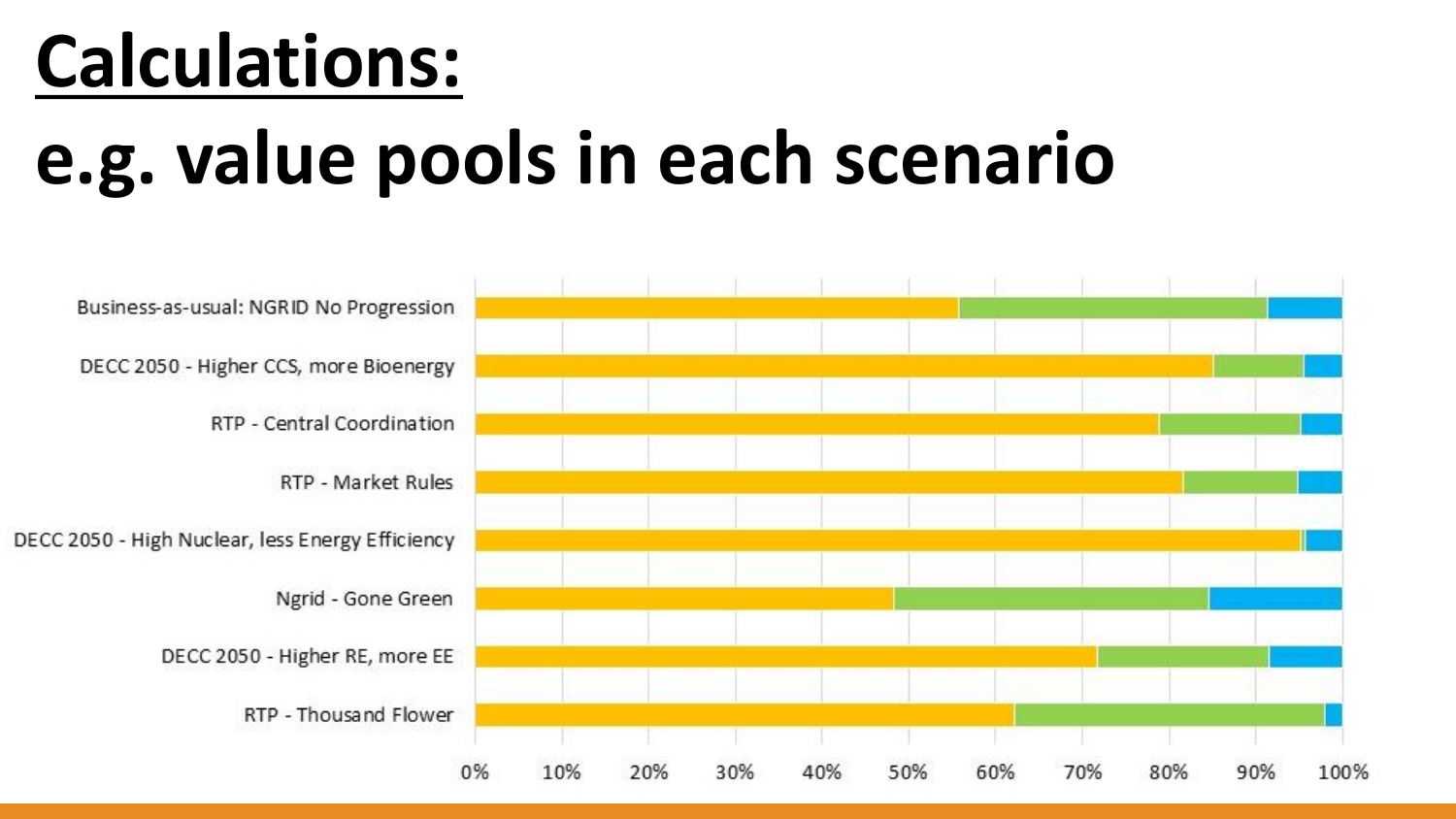#### **Outputs:**

### **e.g. match business models to scenarios**

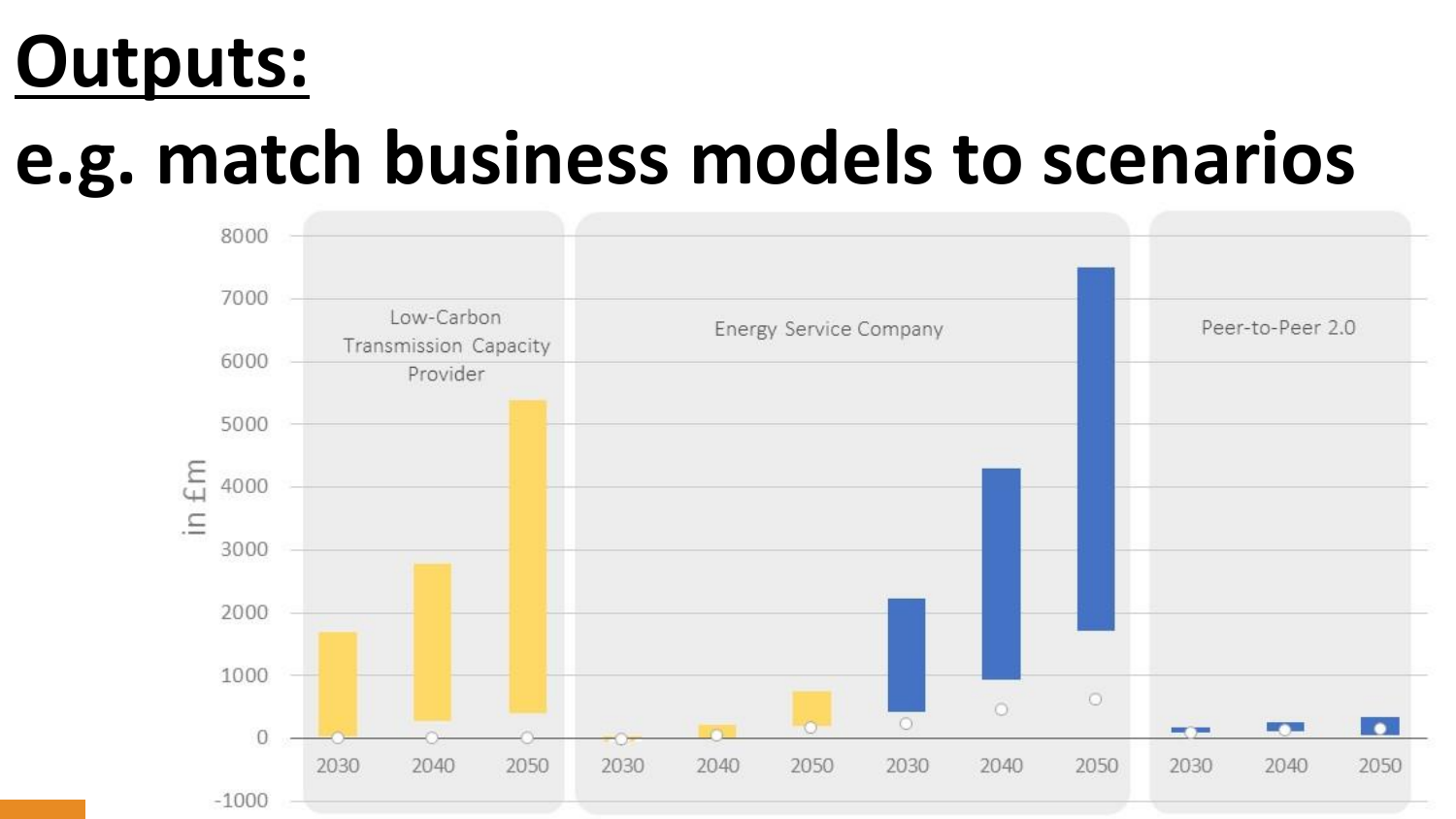## **Next steps**

- April: Segmented Societal Survey
	- to understand how different services will be valued in the future (survey completed and undergoing data analysis)
- May: Decision Theatres:
	- to define critical messages on commercial transition
- Adaptive pathways across three stakeholder sectors:
	- Government and Policy
	- Industry participants
	- Finance and Investment;
	- International Engagement: informing UK industrial strategy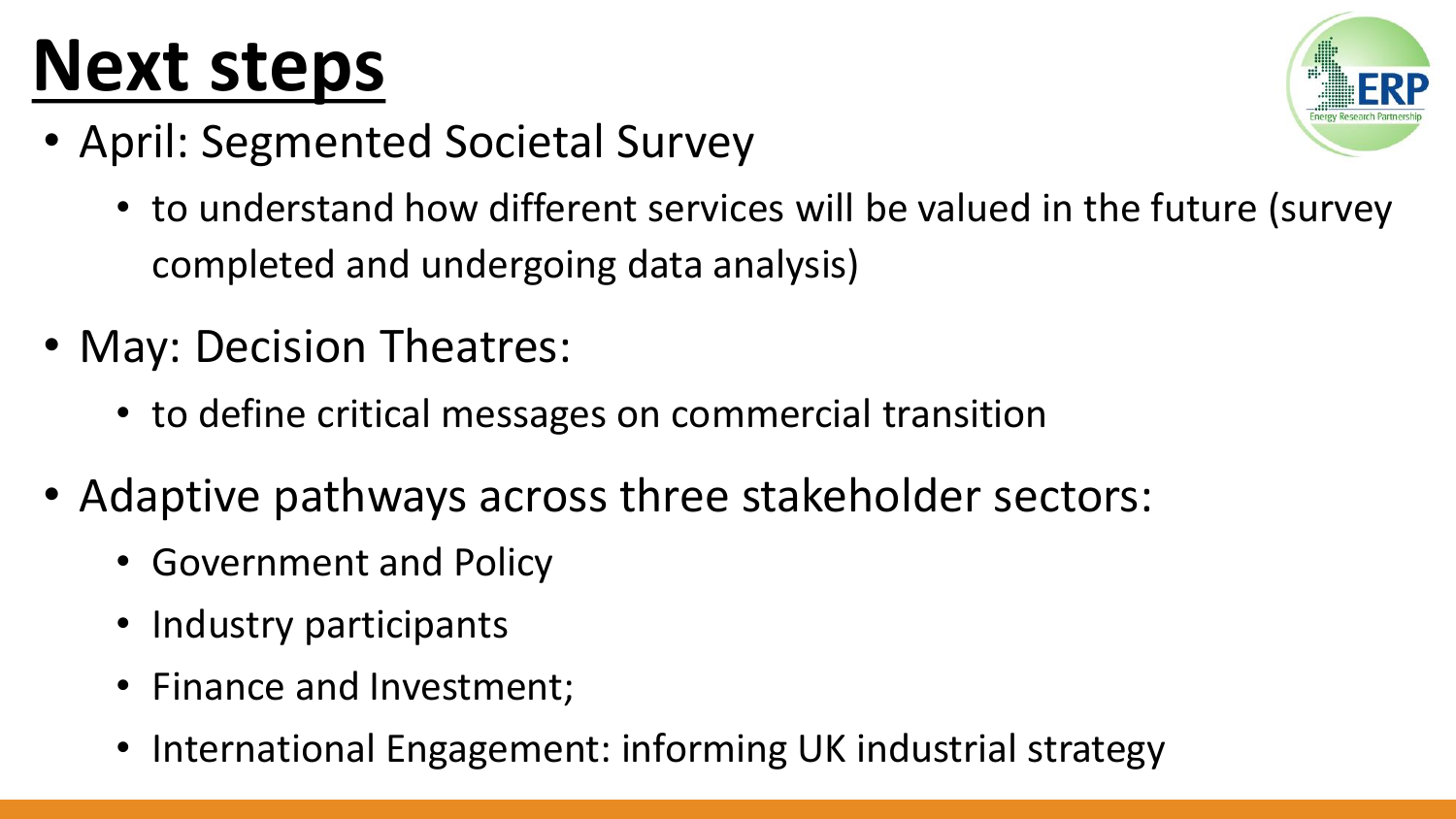## **Proposed transfer to ES Catapult**

- Provide insights for:
	- FPSA project
	- Smart Systems and Heat Programme
- Develop Utility 2050 into a longer term project, including:
	- Impacts on whole energy system
	- Consumer engagement with business models
	- Commercial delivery
	- Metrics to allow integration with other work
	- Outputs which are clear and purposeful understood by society.